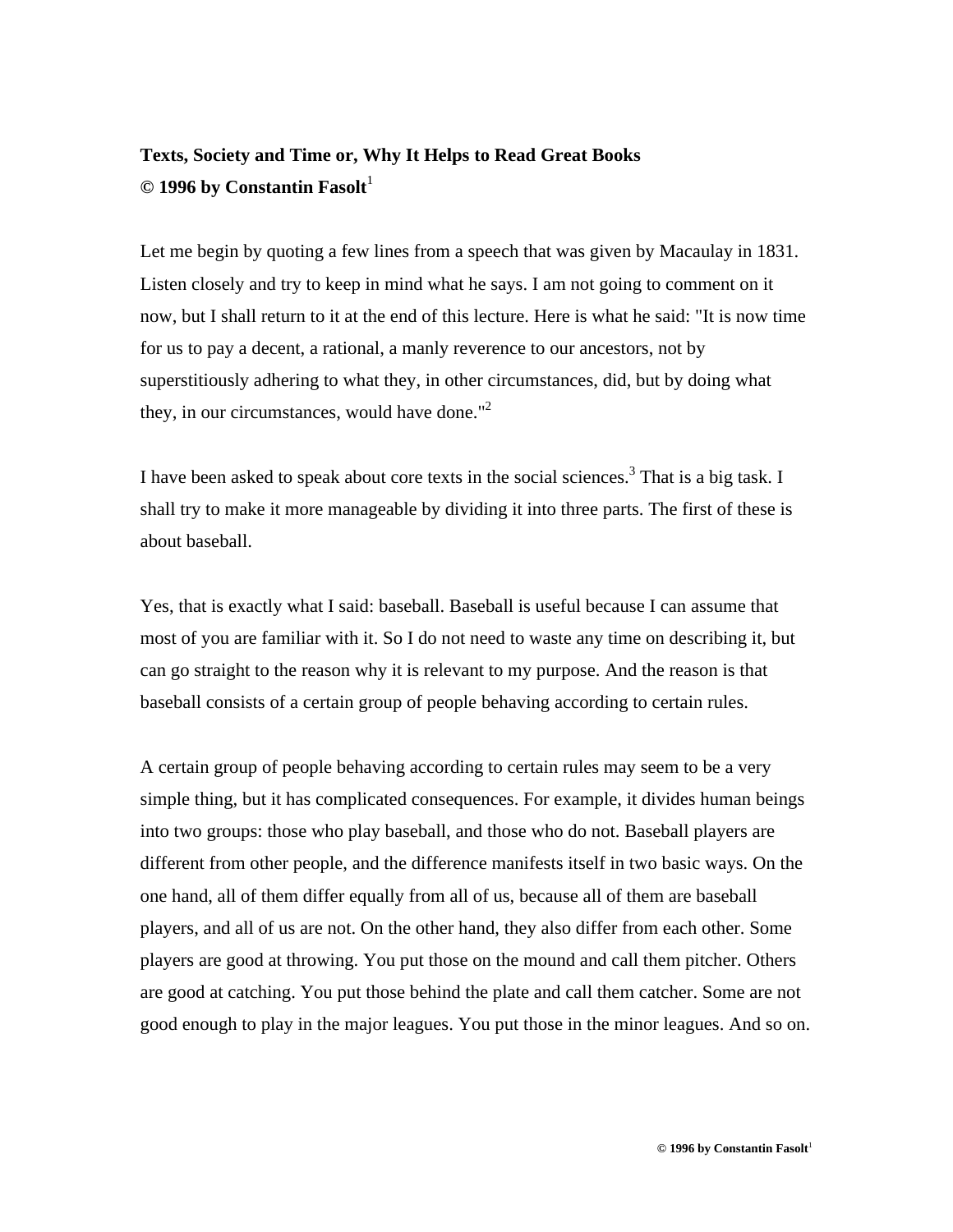You might think that you cannot combine equality with difference. But baseball proves that this is not so. The equality that unites all baseball players with each other goes quite happily together with the differences that divide shortstops from first basemen and pitchers from catchers, not to mention the difference that separates all of us from all of them. In baseball, in other words, the relationship between equality and difference is not exclusive but complementary.

Something similar can be said about freedom and obedience in relation to baseball. On the one hand, baseball players have the freedom to do things that other people do not do: they get to play ball, they may even get to play it in Yankee Stadium, and they travel a lot. On the other hand, they suffer real limitations upon their freedom. For example, they are not allowed to play with an inflated ball that is pointed at both ends, nor are they allowed to tackle members of the opposing team. The rest of us are free to do those things. But not baseball players, for the simple reason that they would not be baseball players if they did. They would be football players. Baseball players must play according to the rules of baseball, and the rules of baseball happen to prohibit the use of inflated balls that are pointed at both ends quite effectively and, somewhat less effectively, the tackling of other players. Baseball players thus differ from the rest of us, not only by a complementary package of equality and difference, but also by a peculiar combination of obedience and freedom: obedience to rules that we do not need to obey and freedom to do things that we do not get to do.

The most important consequence that follows from the existence of a group of people behaving according to certain rules, however, is a distinction between two fundamentally different kinds of conflict. One is conflict according to those rules, and the other is conflict about those rules.

Conflict according to the rules is what baseball is all about. The game, after all, consists of teams competing with each other for victory. And there is a person to make sure that the rules will not be violated. He is called the umpire. Conflict about the rules, on the other hand, arises when the rules themselves are in dispute -- for example, whether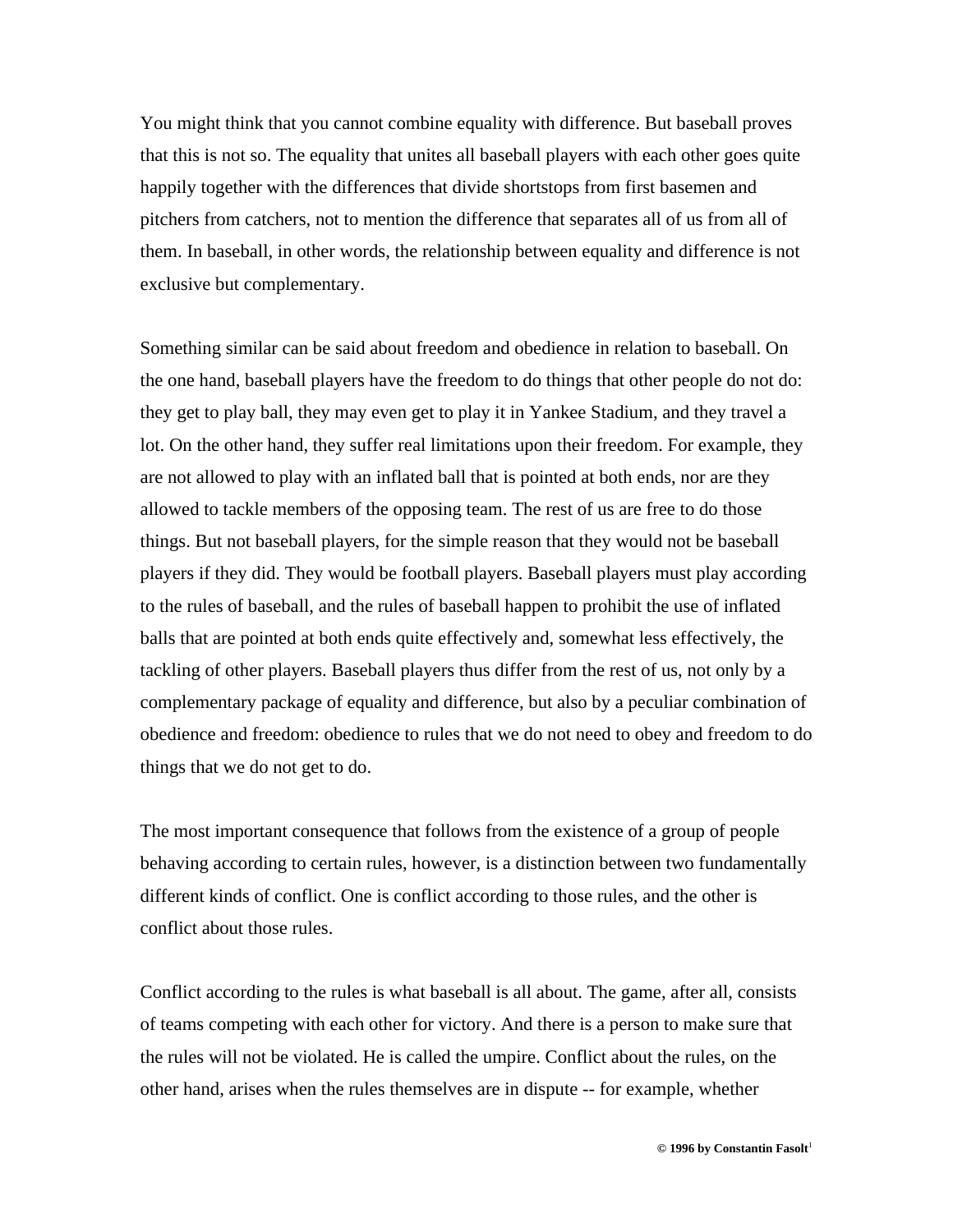pitchers should be allowed to have another player take their place when it is their turn to bat. This kind of conflict is fundamentally different from the first, because it cannot be settled by playing the game or by consulting the umpires. It is settled by stepping out of the game and deliberating on the reasons for whichever rule is in dispute. The difference is absolutely crucial. Conflict according to the rules is settled by doing what you are supposed to do as a baseball player: play the game. Conflict about the rules is settled by stopping what you are supposed to do as a baseball player and reflecting on the rules of the game instead.

There are many other consequences that follow from the existence of a group of people behaving according to certain rules. But this is enough to clarify that such consequences can be problematic. Someone in a peculiar frame of mind might very well object to the exclusive line that divides baseball players from the rest of us, to the differences by which they are separated from each other, to the special freedom that they enjoy, and to the strict obedience they are expected to render to the rules. Most of us do not object. We put up with those consequences because they are necessary to solve the fundamental problem of baseball. And the fundamental problem of baseball, of course, is to win according to the rules.

By now it has probably occurred to you why I have been talking about baseball at such length. Baseball is an analogy for society, and society is the subject of the second part of this lecture.

Society, like baseball, consists of a certain group of people who obey certain rules. Hence baseball and society have a lot in common. For example, members of a given society are all equal in that they belong to that particular society and are divided from members of other societies. On the other hand, they are also divided from each other by many differences between them. These differences are determined quite differently in different societies depending, for example, on whether or not a given society thinks personal status is more important than personal merit, or wealth more important than knowledge, or athletic ability more important than academic credentials. But whatever the criterion, there is a real hierarchy in every society, just as there is in baseball.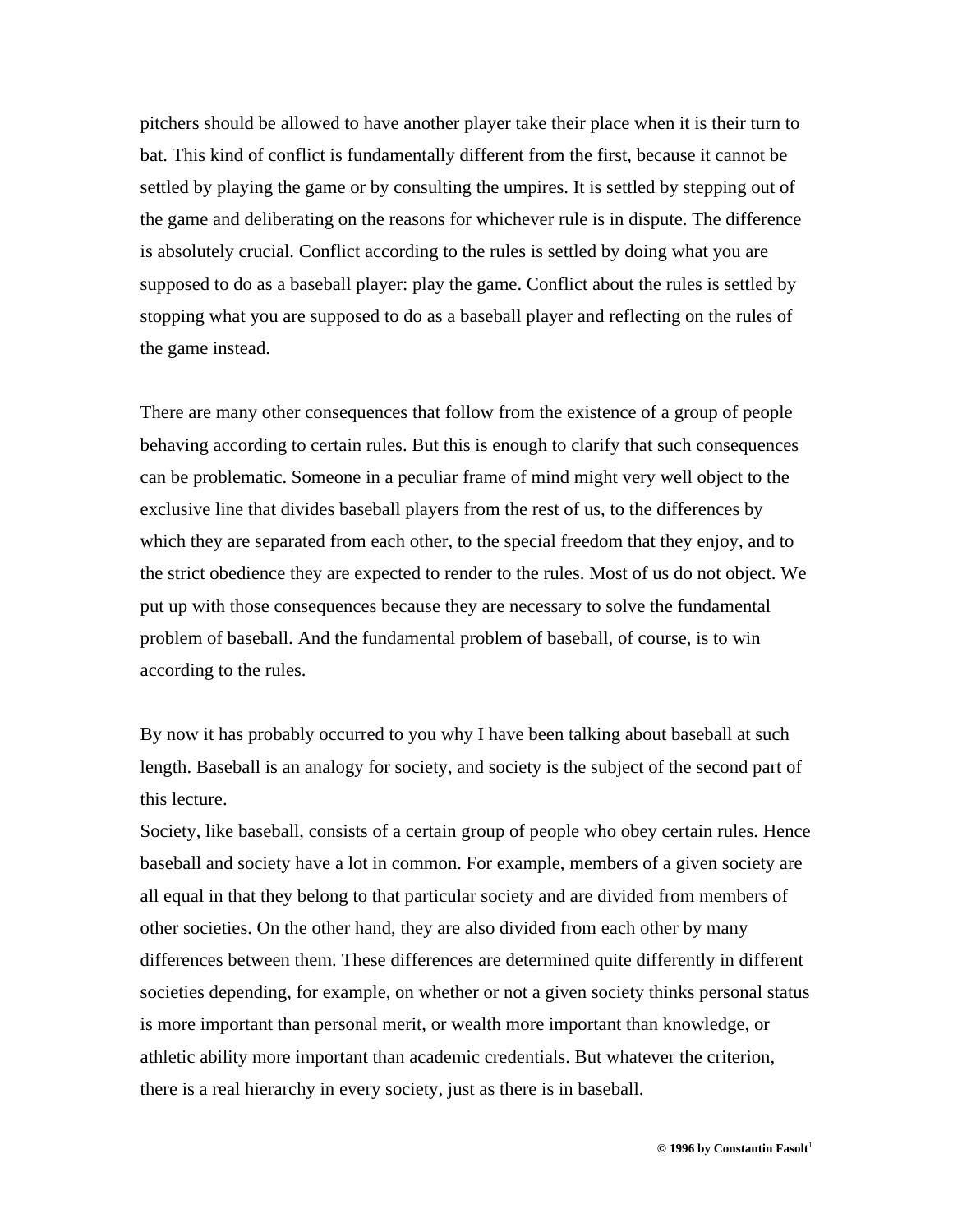Again, members of one society enjoy certain freedoms that are denied to the members of others. Citizens of the United States of America, for example, enjoy the right to put themselves up for election as president, such as it is. Those who are not American citizens do not have that right. In return the same citizens are expected to obey certain rules that are similarly unique to the United States of America, for example, the rule that obliges them to deal with the Internal Revenue Service. And there is also the distinction between conflict according to the rules and conflict about the rules. Conflict according to the rules is what society is all about: in society you try to get ahead, fair and square. Conflict about the rules, on the other hand, occurs, when the members of society disagree about the justice of the rules according to which they are expected to conduct themselves. And again, that conflict is not settled by doing what society is all about, but by consulting an oracle, asking the advice of the elders, or engaging in public debate, to mention three of the most popular things that people like to do in order to settle conflict about the rules.

You might therefore conclude that the fundamental problem of society is like the fundamental problem of baseball. In that case the fundamental problem of society would be how to get ahead according to the rules.

If that were all, the fundamental problem of society could be solved by means quite similar to those we use for baseball: a system of rules, a combination of equality and difference, a mixture of obedience and freedom, reflection upon the rules, umpires, and so on. That would be difficult enough. People always test the limits of the rules, because that way they have a better chance to win. Some of them even break the rules, in baseball no less than in society. Still, if that were all, the difficulties that would have to be mastered in order to solve the fundamental problem of society would only be practical. In principle, at least, it should be no more difficult to master them in society by finding the right rules and making sure that people obey them than it is in baseball.

Unfortunately that is not so. For, in spite of everything I may have led you to believe so far, the fact of the matter is that the analogy between baseball and society takes you only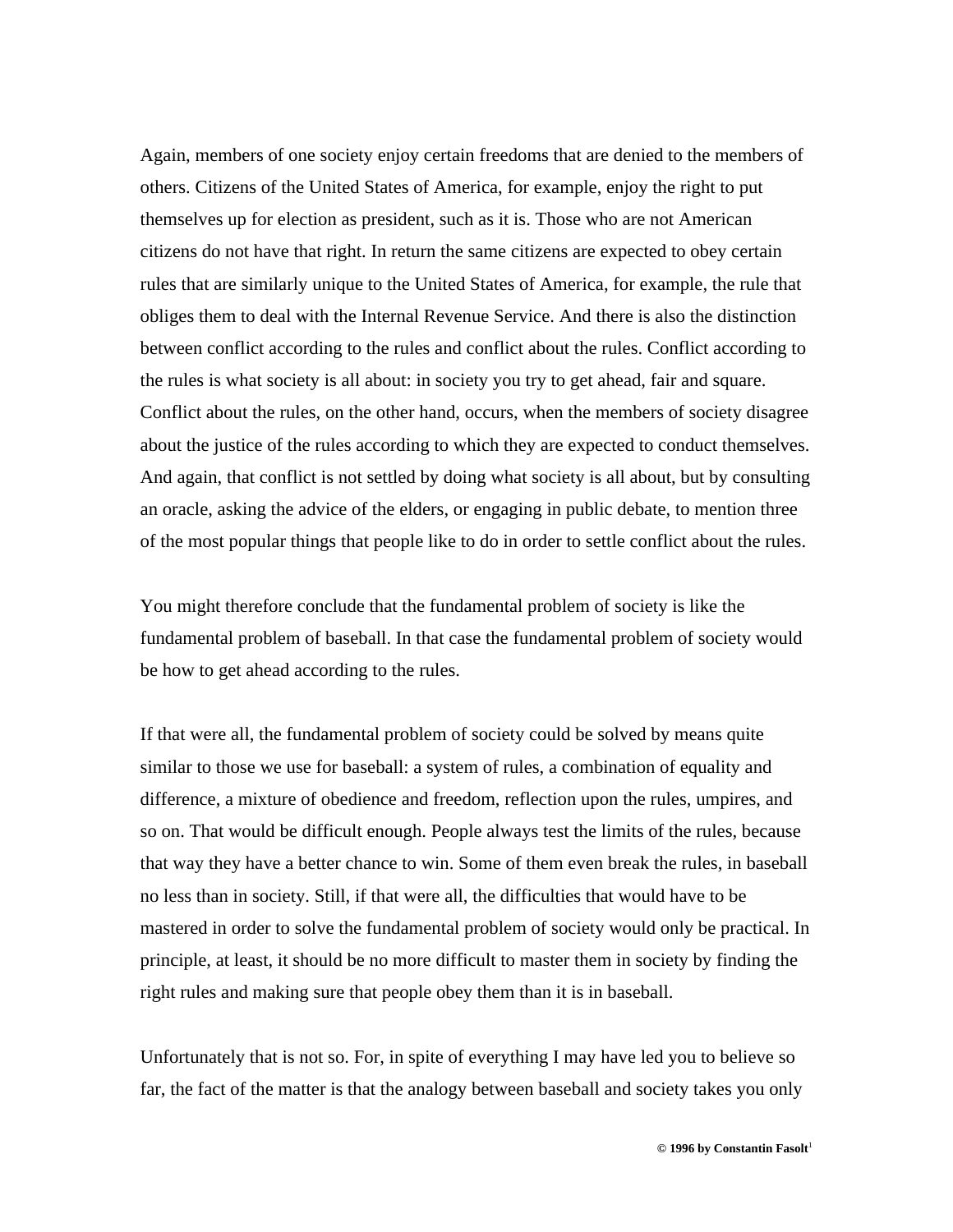so far. Society differs from baseball in some very interesting ways, and the chief reason why I brought up baseball in the first place was to clarify how deep those differences go.

The most obvious difference between society and baseball is that you do not choose to become a member of society. Society is something you are born into. Nobody is born a pitcher, but everybody is born a member of some society. The society may be small, as in the case of a family, and it may be large, as in the case of China. But no matter how large or small, you are invariably born as a member of one. Joining society is not a matter of choice. It may be a matter of chance, of fate, of laws of nature, or even of providence, but it is definitely not a matter of choice.

It is similar with leaving society. True, you can choose to retire from society, just as you can retire from baseball, but it is more difficult. Even hermits belong to society in some way, and the only way to retire from society completely is to die. For all practical purposes society may therefore be defined as a kind of group that you join when you are born and that you leave when you die.

That changes the nature of the game. This particular game is one that you have no choice but to play, whether you like it or not. And the stakes are high. In baseball you play to win the world series, and you get another chance next year. In society, you play with your life, and you get a single chance. Consequences that are merely potentially objectionable in baseball therefore become actually objectionable in society. Few people complain about the exclusive line that divides baseball players from the rest of us because nobody is forced to become a baseball player in the first place. But there is good reason to complain when people are forced to join a particular society for no other reason than where they were born  $-$  and there is even more reason to complain if they were born to a team that keeps losing.

Moreover, the rules of society are quite unlike those of baseball. For one thing, we do not know exactly where they come from. In baseball we know. The rules of baseball came into this world on "June 19, 1846, when Alexander Cartwright, baseball's James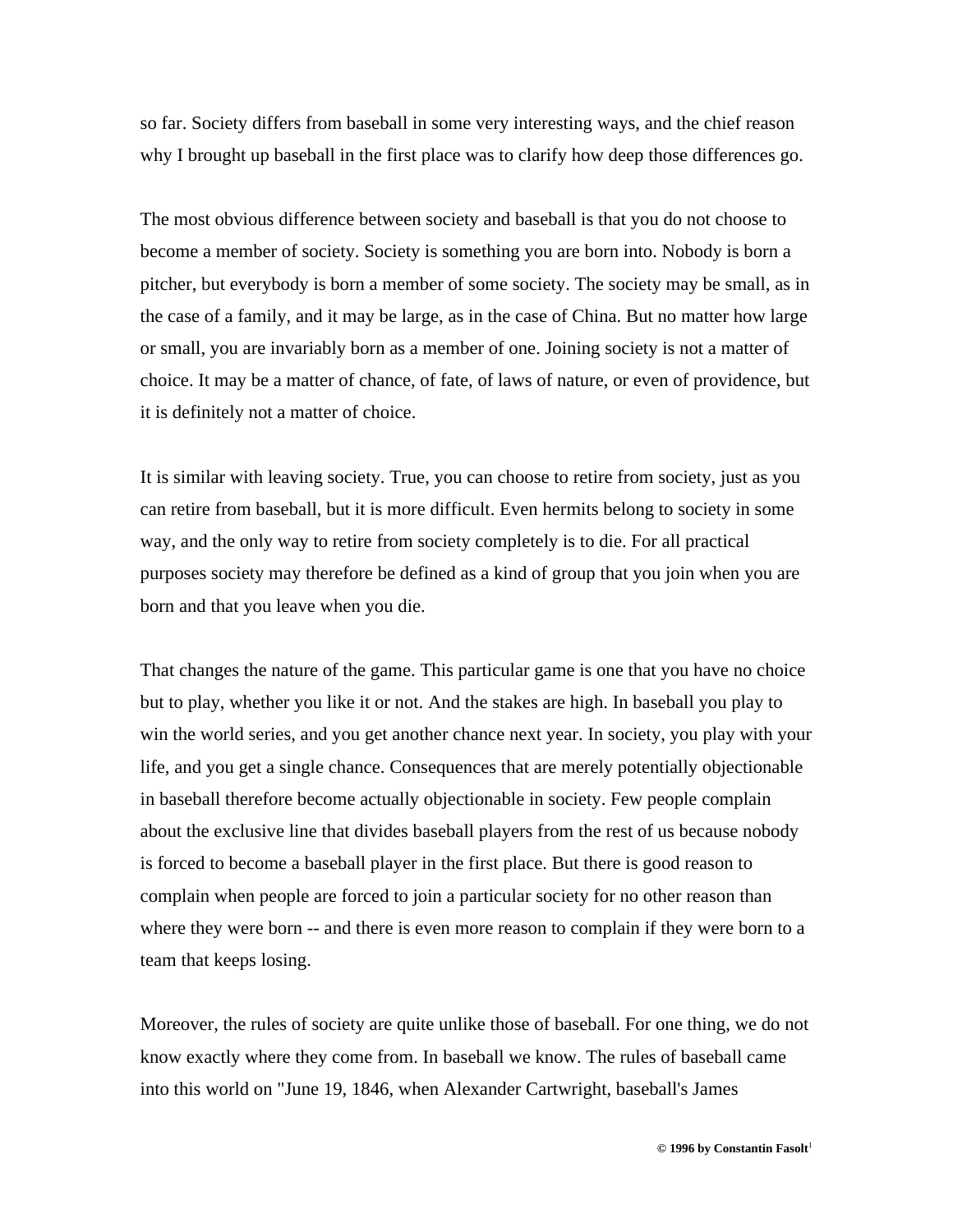Madison, its foremost constitutionalist, went to Hoboken and organized the first game under rules recognizable as the antecedents of modern baseball."<sup>4</sup> In society we are not sure. Some rules are clearly made by people; the Constitution of the United States of America, for example. Others are clearly made by nature; the rule according to which men and women must cooperate in some fashion in order to produce children, for example. But others are on the borderline, such as the rule that you may not marry your first cousin, or the rule that all human beings are born free and equal. Some people believe that rules like these are made by nature. Other people do not. But nobody really knows for sure.

Another difference between the rules of baseball and society is this: the rules of society are so difficult to know that most of us must play without knowing what they are. That is obvious for babies. They do not know the rules at all, because they have no way of knowing them. But it is just as true for grownups. That is in part because some of the most important rules of society are unwritten, never mind that the penalties for violating them can be very serious indeed. Such is usually the case with the rules having to do with speaking, dressing, and the natural functions, for example. In part it is also because even written rules are difficult to know. I, for example, have never had a chance to read the US Criminal Code cover to cover and I would be surprised if a single person in this room had -- and this in spite of the fact that the US Criminal Code contains only those very few rules that we consider so important as to sanction them by particularly severe penalties.

Most important, the rules of society, written as well as unwritten, are difficult to know because they keep changing. That is easy enough to observe if you travel. There is nothing like a trip abroad to teach you that things you had always considered to be good and honorable are of little use to you abroad and may even be treated with contempt; baseball, for example. That is one of the reasons why I think travel abroad ought to be one of the most important ingredients in everybody's education. But you do not need to travel in order to have that experience. All you have to do is wait. If you wait long enough, and sometimes that is not long at all, things that you considered indecent and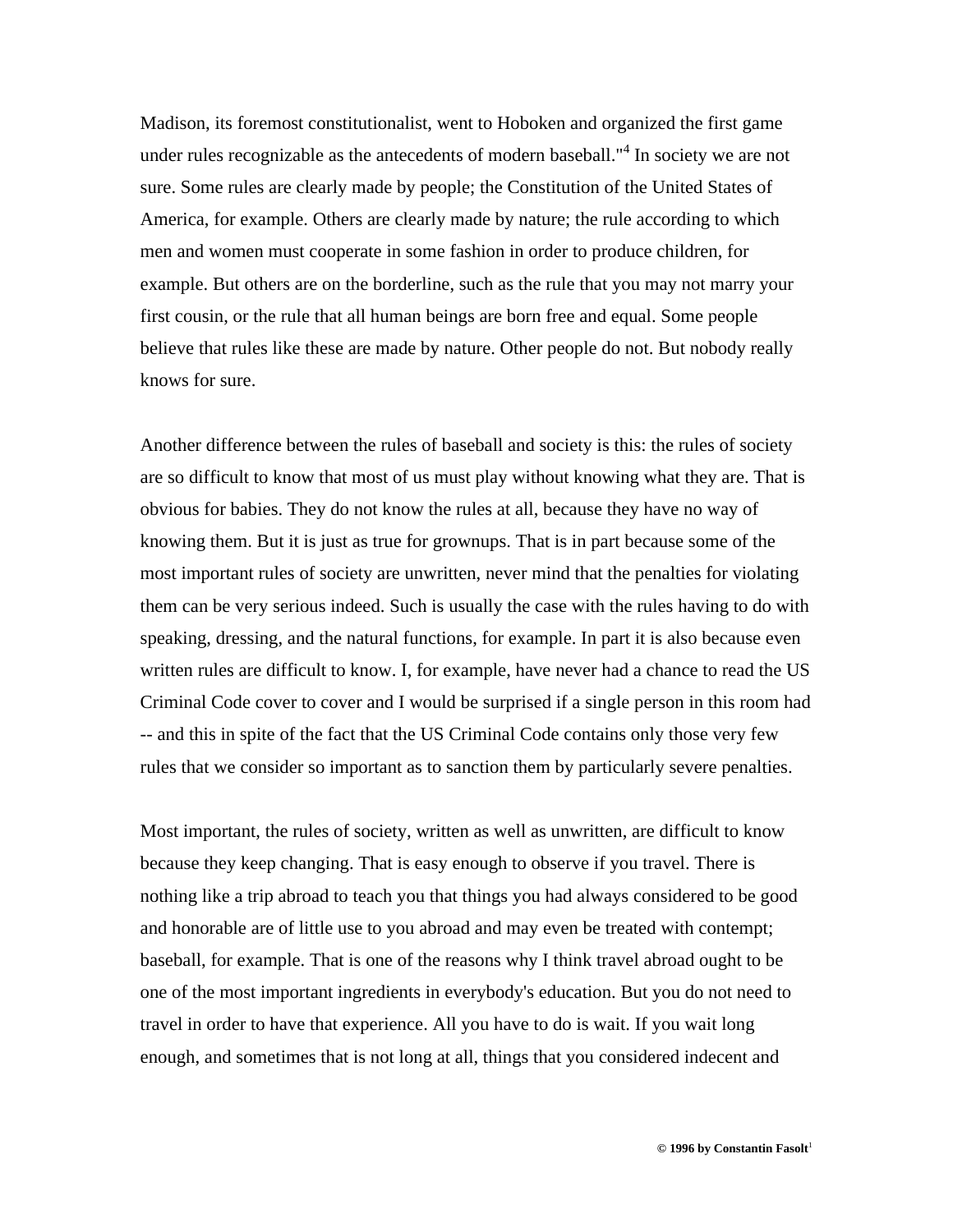wrong become perfectly normal, even commendable, and things that you considered perfectly normal suddenly become detestable.

That is especially clear with changes in the language. We all know that many words and expressions have been banished from polite language even though only a short while ago they may have seemed not only harmless, but even a definite improvement on still older words and expressions. It is no different with some of the more basic rules of justice. The rule according to which people of high social standing ought to be punished more lightly for the same crime than people of low social standing, for example, used to be one of the most deeply respected rules of medieval and early modern Europe, just as it was in many other status-oriented societies -- but it seems quite unacceptable today. And the rule according to which you must be a man in order to vote governed the members of this society (need I remind you?) until 1920, when the Nineteenth Amendment to the Constitution gave national suffrage to women. In short, even if it were possible to know all the written and unwritten rules of society, that knowledge would soon become woefully inadequate.

The single most important difference between society and baseball, however, is not about rules or their origins or the difficulty of knowing them, but about time. Society never stops. There are no intermissions, no off-seasons, no seventh-inning stretches.<sup>5</sup> You play all the time, during every moment of your life, from birth to death. There is no way to stop the game. Hence it is impossible in principle to distinguish conflict according to the rules of society clearly from conflict about the rules of society. In society you can never be sure about the difference between changing the rules and playing the game. You have to deal with both at the same time. In society changing the rules is part of playing the game. Perhaps it is even the most important part.<sup>6</sup>

That is why society comes without umpires. True, we have people like umpires -- an entire judicial system and even a supreme court, and we should be glad that we do. We also have legislative bodies that devote themselves to formulating the best possible rules for society. Such institutions allow us to step outside society in a manner of speaking. But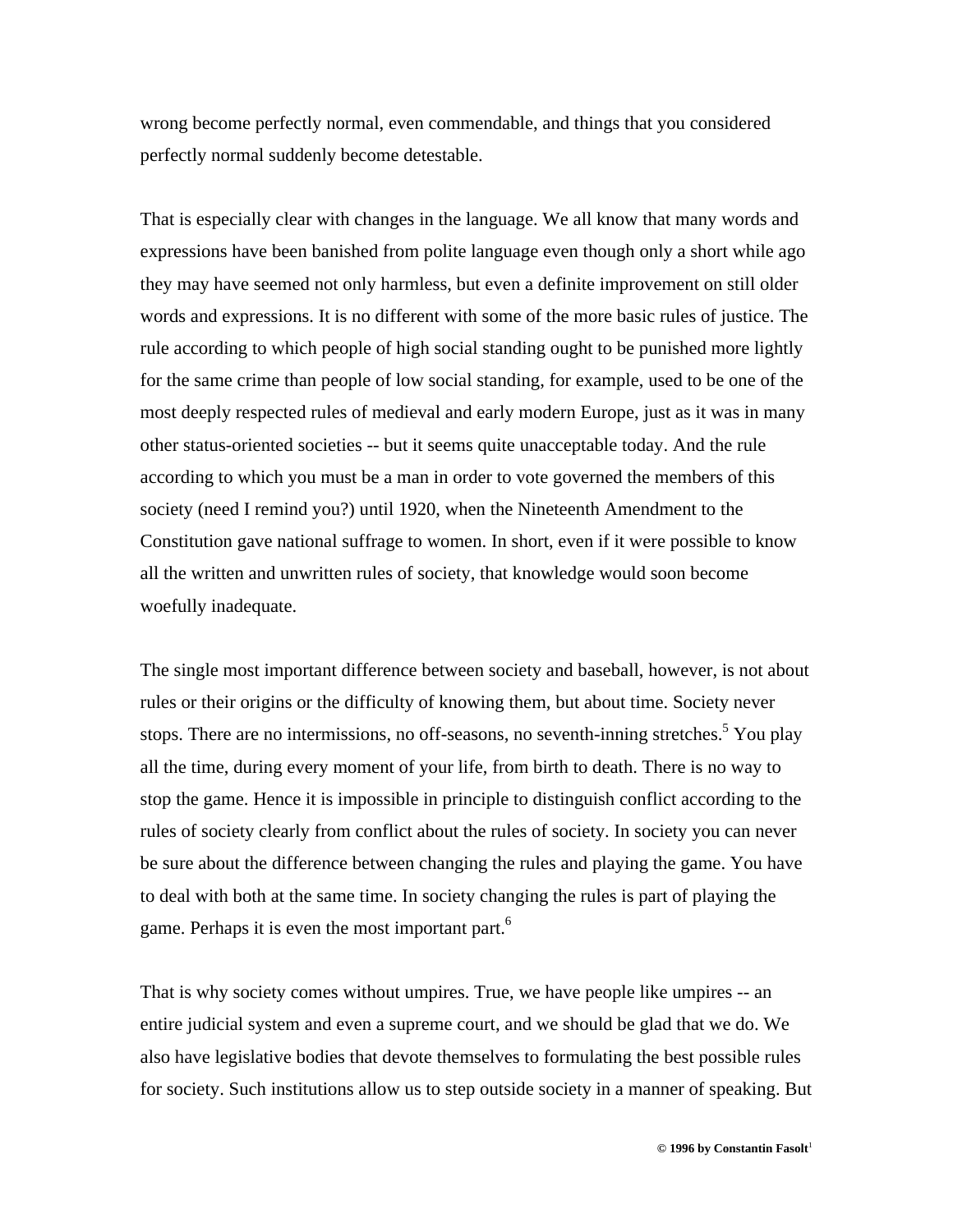they do so only in a manner of speaking because they are themselves a part of society, not separate from it. The judges who send us to prison or let us go free, the lawyers who defend us or prosecute us, and the senators who represent us are among the very people with whom we play the game. Their presence can reduce, but it cannot abolish, the likelihood that conflict according to the rules will be mixed up with conflict about the rules.

Society, in other words, is a game that is stacked against all players. It is a game that you are forced to play, as long as you live, according to rules that you do not know very well and that keep changing on you, without an umpire to turn to. Society is confusing and dangerous. It is confusing, because the rules are unclear. It is dangerous because unclear rules make it likely that conflict will prove impossible to resolve by any other method than that uniquely human form of dispute settlement that we call war.

Imagine a very, very large playing field. Imagine that it is filled with millions of different people. Imagine that each of these people knows one particular kind of game, and that the number of different games is incalculable: not only football, baseball, hockey, basketball, handball, soccer, and so on, but many, many more. Now mix in a lot of children. Imagine that all of these people, including the children, are told to play together. Imagine that they are not allowed to stop at any time until they die and that they are not told which rules they are supposed to follow. Imagine that they are not even supposed to know the rules because the object of the game is to find out what those rules are. Imagine that the only way to find out the rules that they do not know is to play according to the rules that they do know. And imagine finally that the rules they are supposed to find out change with every move they make. If you can imagine all of that, you will have a reasonably accurate picture of the fundamental problem of society.

The fundamental problem of society thus is quite different from the fundamental problem of baseball. It is not simply how to win according to the rules of the game. It is how to win a game that you do not know by playing a game that you do know.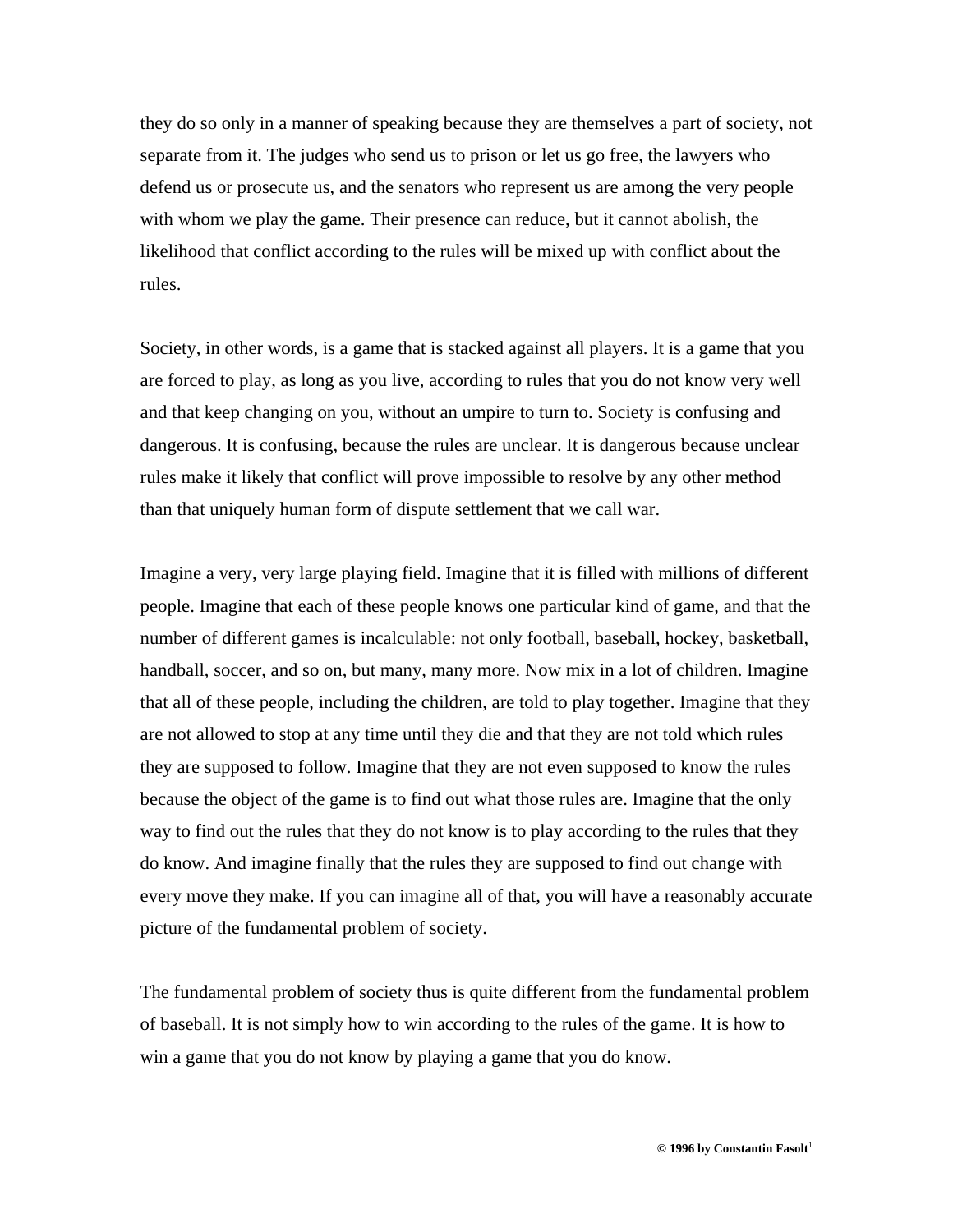How can that problem be solved? I do not know the answer to that question, and I have a hunch that it is about as insoluble as the puzzle about that Cretan who is supposed to have said that all Cretans are liars. It does not matter whether you believe him or not. In either case you run into a blatant contradiction. But I do know this. If there is a solution to the fundamental problem of society, it will never be found unless two obstacles are first moved out of the way. One of these obstacles is ignorance of the rules of the game. You are certainly not going to solve the problem by throwing out rules altogether. If the players do not know any rules, they do not even stand a chance of playing a game, much less of winning. The other obstacle is the confusion that stems from identifying too closely with any particular game. All players in society must be prepared to stand above whichever game they happen to be playing. Otherwise they will never recognize that the player who just tackled them is not necessarily an unusually violent baseball player, but may just happen to be an unusually gentle football player.

In the third part of this lecture I should like to persuade you that, apart from travelling abroad, the books we are accustomed to call "core texts" or "great books" are the most effective means we have to remove both of these obstacles. They teach us the rules of many games, and at the very same time they teach us not to identify with any particular game too closely.

I do not want to spend much time explaining how the great books teach us about the rules of the game. It seems obvious to me that that is precisely what they do, and I will simply assume that it seems obvious to you as well. Books like the *Bible*, Homer's *Iliad* and *Odyssey*, Herodotus' *History*, Thucydides' *Peloponnesian War*, Plato's *Republic*, Aristotle's *Politics*, Epictetus' *Enchiridion*, Cicero's *On the Commonwealth*, Vergil's *Aeneid*, Tacitus' *Annals*, St. Augustine's *City of God*, *The Song of Roland*, Abelard's *History of His Calamities*, Thomas Aquinas' *Sum of Theology*, Machiavelli's *Prince*, Luther's *On Christian Liberty*, Calvin's *Institutes*, Montaigne's *Essays*, Descartes' *Discourse on Method*, Hobbes' *Leviathan*, Locke's *Second Treatise of Government*, Hume's *Enquiry Concerning Principles of Morals*, Rousseau's *Social Contract*, Kant's *Groundwork of the Metaphysics of Morals*, Adam Smith's *Wealth of Nations*, Hegel's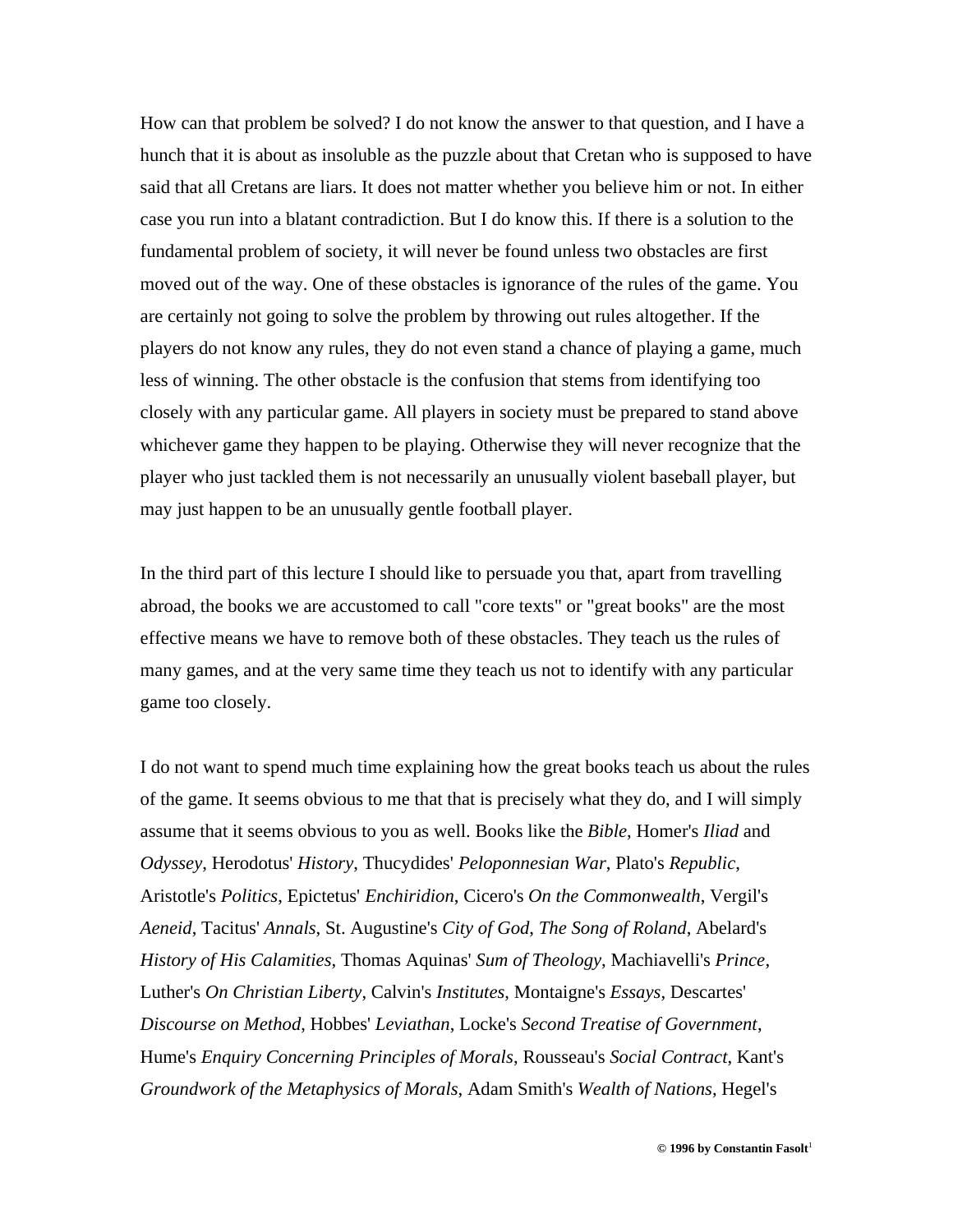*Philosophy of History*, Tocqueville's *Democracy in America*, Mill's *On Liberty*, Marx's *Capital*, Nietzsche's *Genealogy of Morals*, and Freud's *Civilization and its Discontents* - to mention in one breath some of the more familiar titles on the list of great books written in one part of the world -- books like these devote so many pages to specifying, depicting, revealing, analysing, defending, attacking, and otherwise elaborating the rules of society that it seems unnecessary to belabor the point.

Belaboring it might even be counterproductive. For I am not at all sure that ignorance of the rules is the more forbidding of the two obstacles I have just mentioned. Do not misunderstand me. Ignorance of the rules is a serious problem. To my mind it is one of the two chief obstacles that prevent us from getting society to work as we all wish it would. And I am convinced that studying texts like the ones I just mentioned (though not necessarily those particular ones) is one of the best means we have to overcome that obstacle. It may even be, though I doubt it, that ignorance of the rules demands our special attention at the present time because it appears to be growing.

On the other hand, however, I also believe that over the long run of human history the second obstacle has turned out to be far more difficult to overcome. What is astonishing about the human race in general is not at all how little we know about rules, but how much, and how reluctant we are to change our game, even when the rules we know turn out to be as useless as pitching in football or haruspication in the stock exchange. I understand the reluctance. Most of the miracles accomplished by language, writing, and social cooperation would be impossible without obedience to rules. No wonder people are attached to them. But the more deeply they are invested in any particular game, the less likely they will be able to adjust to change. Change, however, is inevitable. From my point of view, therefore, and to quote Will Rogers, "the problem ain't what people don't know. The problem is what people do know that just ain't so."

The books I have just mentioned thus have another role to play besides removing ignorance of the rules, namely, detaching us from any particular game. Let me distinguish three ways in which they do so.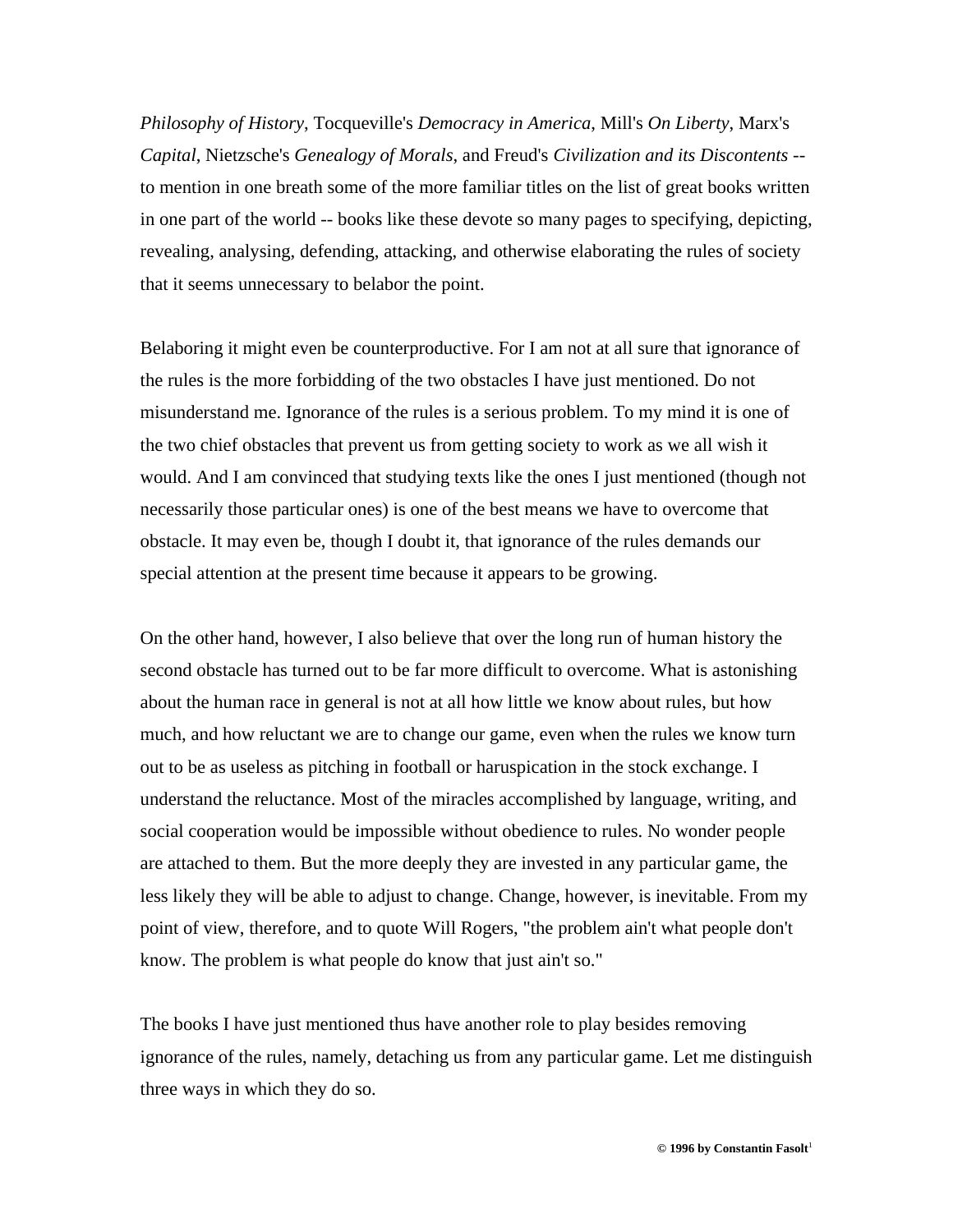One is that they invariably confront us with rules that are totally different from our own. That is only natural. Most core texts come from very different times and places. Since society is a matter of rules that change over time, it is only to be expected that the rules embodied in these texts are different from our own. As a result good core texts are invariably shocking -- unless, of course, they have been edited or read in such a way as to conceal how profoundly they conflict with the rules that we cherish.

Take, for example, what Plato said about children (that they ought not know their parents) and marriage (that the ruling men should share their women), what Aristotle said about slavery (that it was natural), what Saint Paul said about impurity (that nothing is impure in itself), and what Moses said to the Levites after they had killed 3,000 worshippers of the Golden Calf at Mount Sinai: "Today you have consecrated yourselves to the Lord completely, because you have turned each against his own son and his own brother and so have this day brought a blessing upon yourselves."<sup>7</sup>

My students are quite properly shocked when they hear such things.<sup>8</sup> For many of them it is the first time that they have the slightest inkling of the possibility that their notions of right and wrong are not altogether obvious, that the founding father of western philosophy regarded the existence of families as a threat to the common good, and that God might want his followers to kill immediate members of their family. That shock must be handled with tact, but it must not be avoided because it is extremely valuable. It wakes you up. It helps you to recognize that good people may believe shocking things, that books with which you may have been taught to identify do not simply confirm whatever you happen to believe, and that books you may have ignored or rejected can offer unexpected support for your convictions. It thus also prepares you for the possibility that whatever you happen to believe might quite possibly be shocking to someone else.

In the second place, core texts contradict each other. That is another perfectly natural consequence of the fact that they come from different times and places. It is, after all, unlikely that texts from different times and places would disagree with the convictions of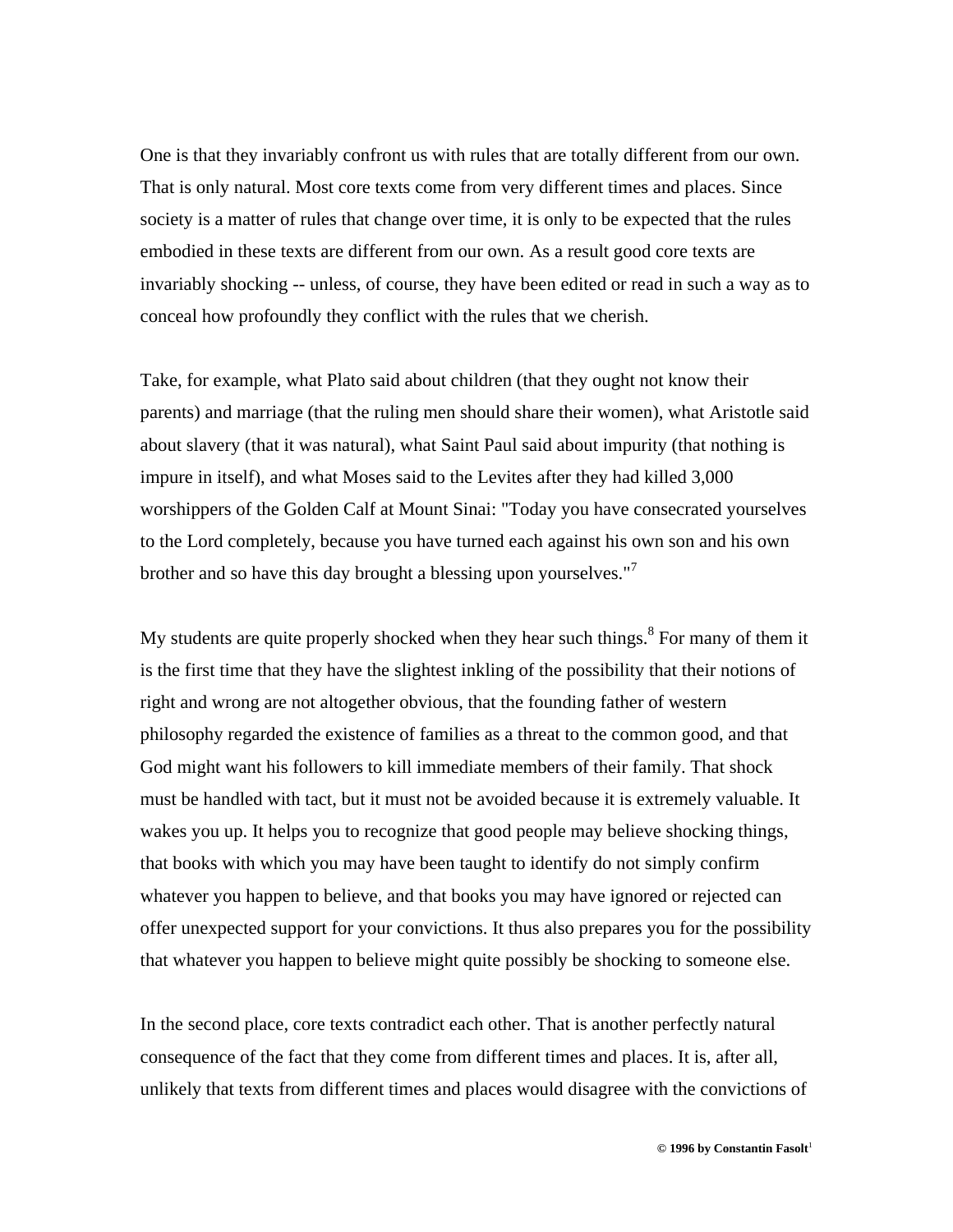our time and place, and only those of our time and place. Nonetheless it is worth stressing that it is quite simply impossible to reconcile, for example, what St. Augustine says about the legitimate use of force against dissenters with what John Locke says about the same subject, or what Thomas Aquinas says about the existence of God with what Kant says about it. The contradictions are fundamental. That does not mean that they are insuperable. But it does mean that you cannot identify with any one of those texts without at one and the same time detaching yourself from another one. Such contradictions cannot be overcome by logic, but only by history and time.

Third, and most important, core texts draw a clear distinction between being a human being and being a member of society. All of them make that distinction, though in many different ways: explicitly, implicitly, by theoretical analysis, or by poetic representation, for example. I believe that it is precisely the clarity with which they make that distinction that earns them the epithet "great". Their greatness does not rest on whatever particular body of rules or doctrines they may happen to set forth for whatever society in whatever fashion. It rests on the modesty with which they admit the likelihood that any particular system of rules will go the way of all temporal things. It rests on their conviction that the moral life requires not only rules that need to be obeyed but also the freedom to decide when those rules need to be changed -- a freedom that is impossible to identify with any particular system of rules because it is defined as the freedom from all particular systems of rules. It rests, in short, on the constancy with which they insist that human life is impossible to reduce to any particular system of rules.

Take Plato's *Republic*, for example. The whole book is about the irreducible tension between the individual and society, between truth and convention, philosophy and politics, nature and culture, what people happen to think and what is actually the case - and it concludes that justice transcends all calculation, never mind that Plato tried, but failed, to prove himself wrong with his Sicilian experiment in statecraft. Take Aristotle. Aristotle, good professor that he was, made the distinction between good citizens and good human beings an explicit point of analysis, maintaining that the goodness of a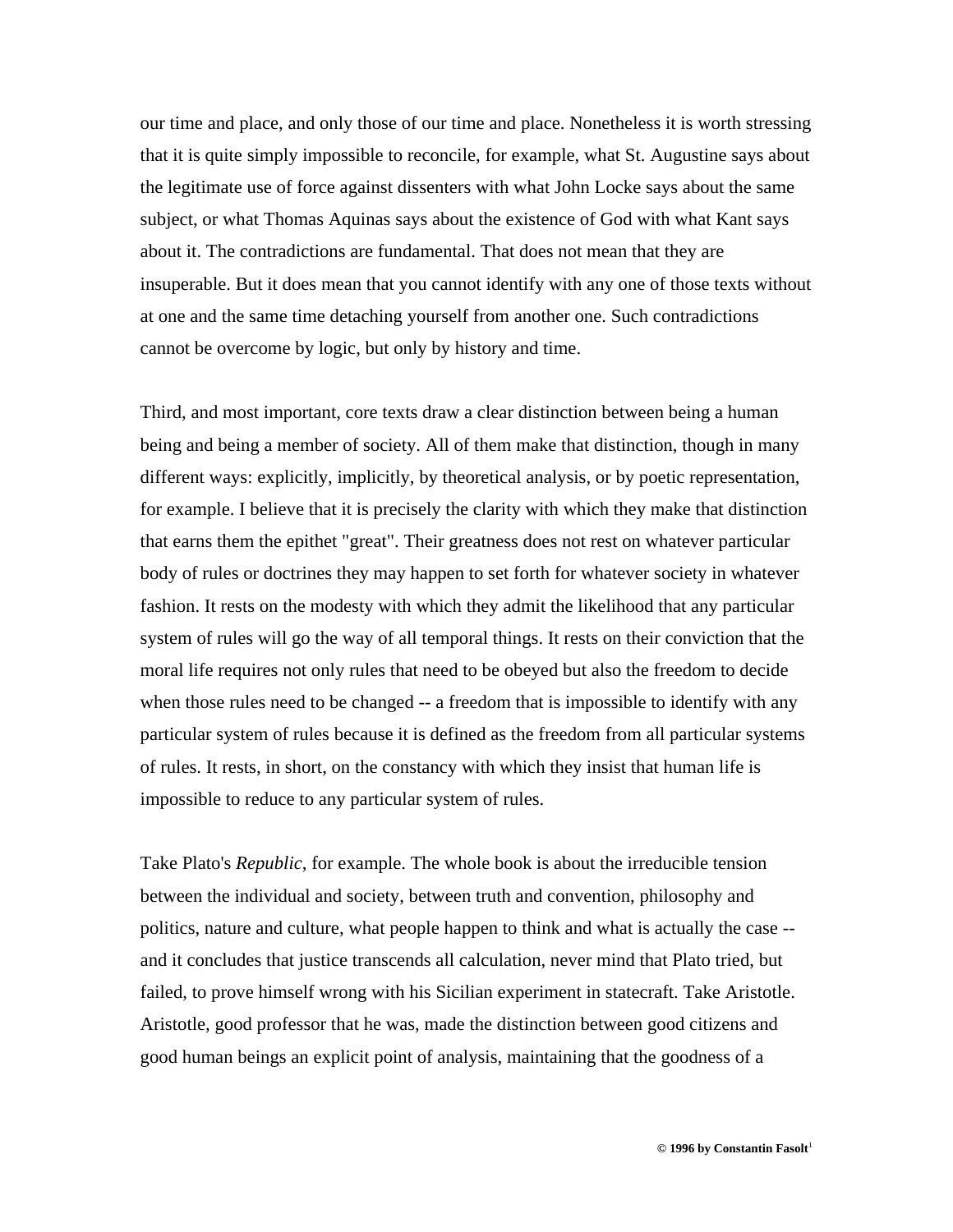citizen depends on a particular system of rules while the goodness of a human being does not.<sup>9</sup>

Take Homer. Who is Achilles, if not the hero who failed because he identified too closely with the rules of a particular game? Achilles was perfectly entitled to insist on his rights. He had, after all, suffered a real slight at the hands of Agamemnon. But he should have been able to stand above the game. There is only one moment when he does, namely, when Priam asks him for the body of Hector. Even Achilles recognizes that death puts an end to the game. But apart from that Achilles plays the game with a vengeance (note how accurately the idiom captures the problem). That is what caused his famous wrath. It is the wrath of the man who fails to recognize that he is wrong to insist on his rights. That is what the story of Achilles is about. Foreign wars, civil wars, and fights between siblings start like that. And that is why Achilles has to die. Odysseus, on the other hand, may live because standing above the rules is what he does best. Just think how he handles the Sirens! Hence he not only survives, but achieves victory in the end.

It is often said that core texts contain a heritage of great value. That is true, but it is misleading unless you add that the heritage is so valuable because it transcends agreement and disagreement. You cannot agree with it, and yet you cannot dismiss it either. It is often said that the great books are great because they are the foundations of everything.<sup>10</sup> I would beg to differ.

Great books are great because they throw serious doubt on the foundations of everything, including each other. I do not mean casual doubt. I mean real doubt, the kind of doubt that you cannot pass over, but that throws you into conflict with yourself and obliges you to make peace with yourself by taking stock of what you really believe. I do not know of a single great book that does not raise more questions than it answers, and that does not do as much to overturn basic convictions as it may do to confirm them. That is perhaps their single most important quality. It forces students to recognize that in fact they do believe in certain rules, even though these rules are neither self-evident nor immutable. Hence it sets them on the road to understanding that convictions we consider to be self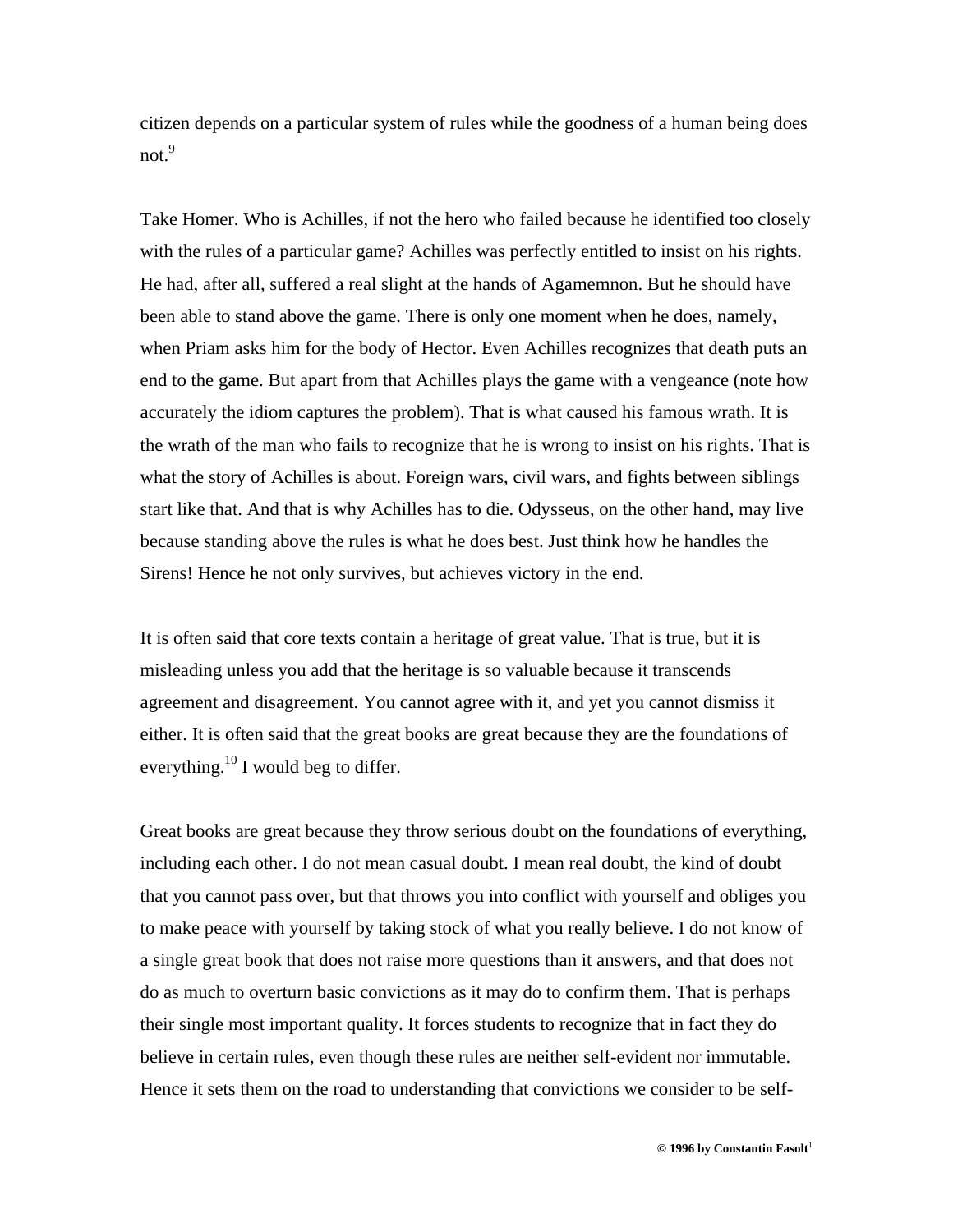evidently true and right will one day, most likely sooner rather than later, appear to be just as profoundly shocking as some parts of, say, the Bible, Homer, or Plato already seem to us today.

Reading great books thus is no guarantee for stability. Quite the contrary, reading such books is a means of promoting change. Change is irresistible anyway. The question how to escape from change is very much besides the point, if only for the simple reason that everyone of us will sooner or later pass away. The real question is about the pace and amplitude of change. Some people think that change can be slowed down and perhaps even reversed by insisting on the rules that are found in great books. I am convinced that such people are deluding themselves. Insisting on the rules, far from preventing change, only makes change more violent. And I can think of no better evidence to demonstrate the truth of that proposition than the very history of Western Civilization that is so often called upon to prove the opposite. Which civilization has placed more of its collective pedagogical energy on the mastery of classical texts? Which civilization has produced social change at a more rapid pace? And which civilization has amplified the scope and bitterness of conflict about the rules to a greater height? Why, then, would anybody think that a canon of great books could be a means of preventing change? I believe that there is no more powerful solvent of social stability than intellectual mastery of the very rules on which society appears to rest.<sup>11</sup> If you want to slow the pace of social change, my advice to you would be: stop teaching!

There are many other matters I wish I could address. I would have liked to have spoken about the question whether there are not perhaps some rules that never change (I believe the categorical imperative is such a rule), about the circumstances that produce great books (rapid social change), about different types of change in the tradition (from oral to literate societies, from one textual tradition to another), about the character of people who write great books (a keen talent for rules, a keen suffering from change), about the canon ("canon" being nothing but the Greek word for "rule"), about the core curriculum at the University of Chicago, about specialization and the decline of liberal education, and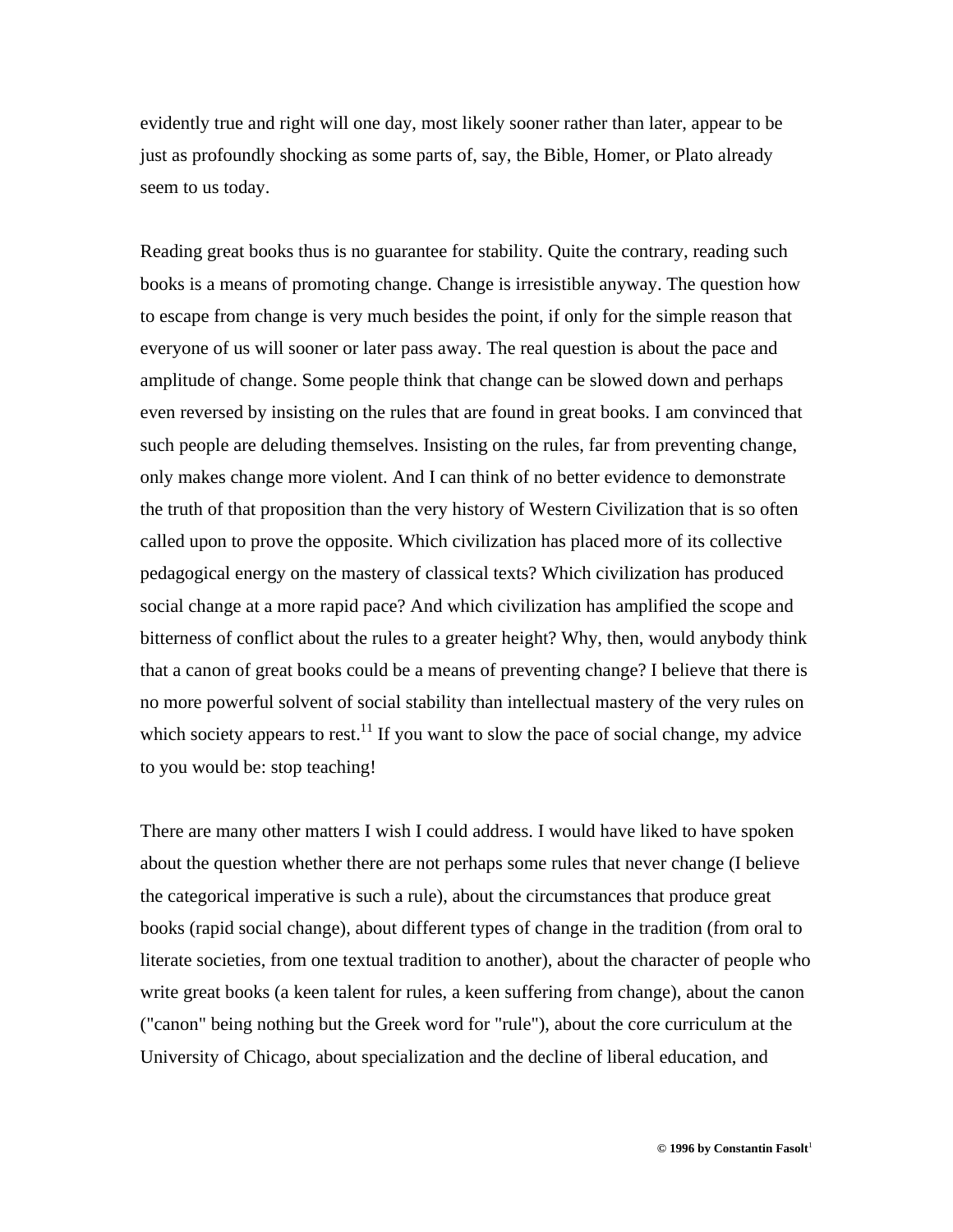about the fact that "amateur" is not a dirty word, especially not in liberal education -- but there is no time.

Let me therefore return to the few lines from Macaulay that I quoted at the beginning. Let me remind you what he said: "It is now time for us to pay a decent, a rational, a manly reverence to our ancestors, not by superstitiously adhering to what they, in other circumstances, did, but by doing what they, in our circumstances, would have done." I hope it is now clear to you why I thought those words were suitable to start this lecture. They encapsulate the central point that I have tried to make. And if Macaulay were alive today, I believe he would refrain from superstitiously repeating Macaulay of a hundredsixty years ago. He would remove the little word "manly" from the phrase "a decent, a rational, a manly reverence to our ancestors." I doubt that a hundred-sixty years ago a lot of people even noticed the implication that only men, not women, are capable of such decent and rational reverence. And most of those who did may well have thought that it was unexceptionable. In our circumstances, however, people are likely both to notice the implication and to find it objectionable.<sup>12</sup> Hence Macaulay's words can no longer be repeated without change to the effect that he intended.

Let me amplify the point in closing by quoting a passage from Saint Augustine's *Confessions* that embodies the identical idea, even though it was written in a totally different context more than a thousand years earlier. Speaking of the relationship between social rules and true justice, and his own failure to understand that relationship before the time of his conversion, Augustine wrote:

I knew nothing of the true underlying justice which judges, not according to convention, but according to the truly equitable law of Almighty God. This is the law by which each age and place forms rules of conduct best suited to itself, although the law itself is always and everywhere the same and does not differ from place to place or from age to age. I did not see that by the sanction of this law Abraham and Isaac, Jacob, Moses, David, and the others whom God praised were just men, although they have been reckoned sinners by men who are not qualified to judge, for they try them by human standards and assess all the rights and wrongs of the human race by the measure of their own customs.<sup>13</sup>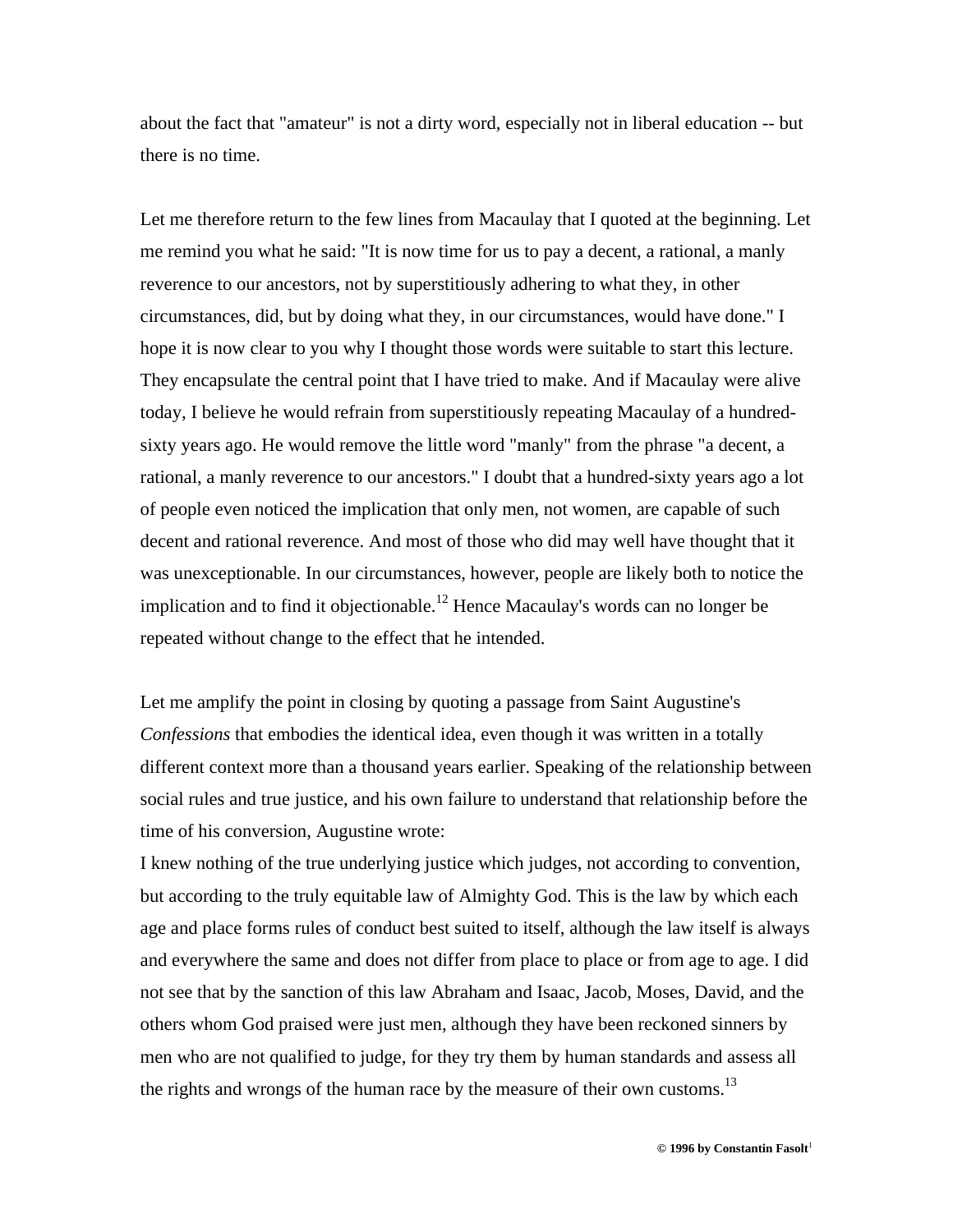With these words Augustine defines the relationship between texts, society, and time with a clarity that has only rarely been echoed and never been surpassed. He identifies the rules; he acknowledges that the rules contradict each other; he maintains that it is wrong to base one's judgment merely on such contradictions because conventional rules must be distinguished from true justice; he insists (and this deserves special notice) that even contradictory rules can flow from the same justice; he concludes that people who obey contradictory rules can be equally good human beings; and he warns against identifying with the rules so closely as to overlook the continuity that extends over time and the faith that unites Jews and Christians.

And yet that admirable clarity was not enough. The very same Saint Augustine who realized how wrong it is to judge some other human beings by the custom of your time and place is well known for having done just that when he provided perhaps the single most important justification for subjugating heretics by force.<sup>14</sup> And in the chapter immediately following the quotation I have just given you he condemns what he calls crimes against nature with an assurance leaving little doubt that at bottom he was no more able than any other human being to discern what he called "the true underlying justice" amidst mere conventions.

As far as I am concerned, that simply proves that none of us, enemies or friends, moderns or ancients, barbarians or Greeks, Jews or Christians, women or men, children or parents, now or in the future, here or elsewhere have any choice but to judge by our custom. But it proves as well that we have no right to judge by our custom unless we accept responsibility for doing so -- accept, that is to say, the obligation to reflect on our custom and be prepared to change it when justice says we must.<sup>15</sup> That, it seems to me, is the chief lesson to be learned from studying great books.

## **NOTES**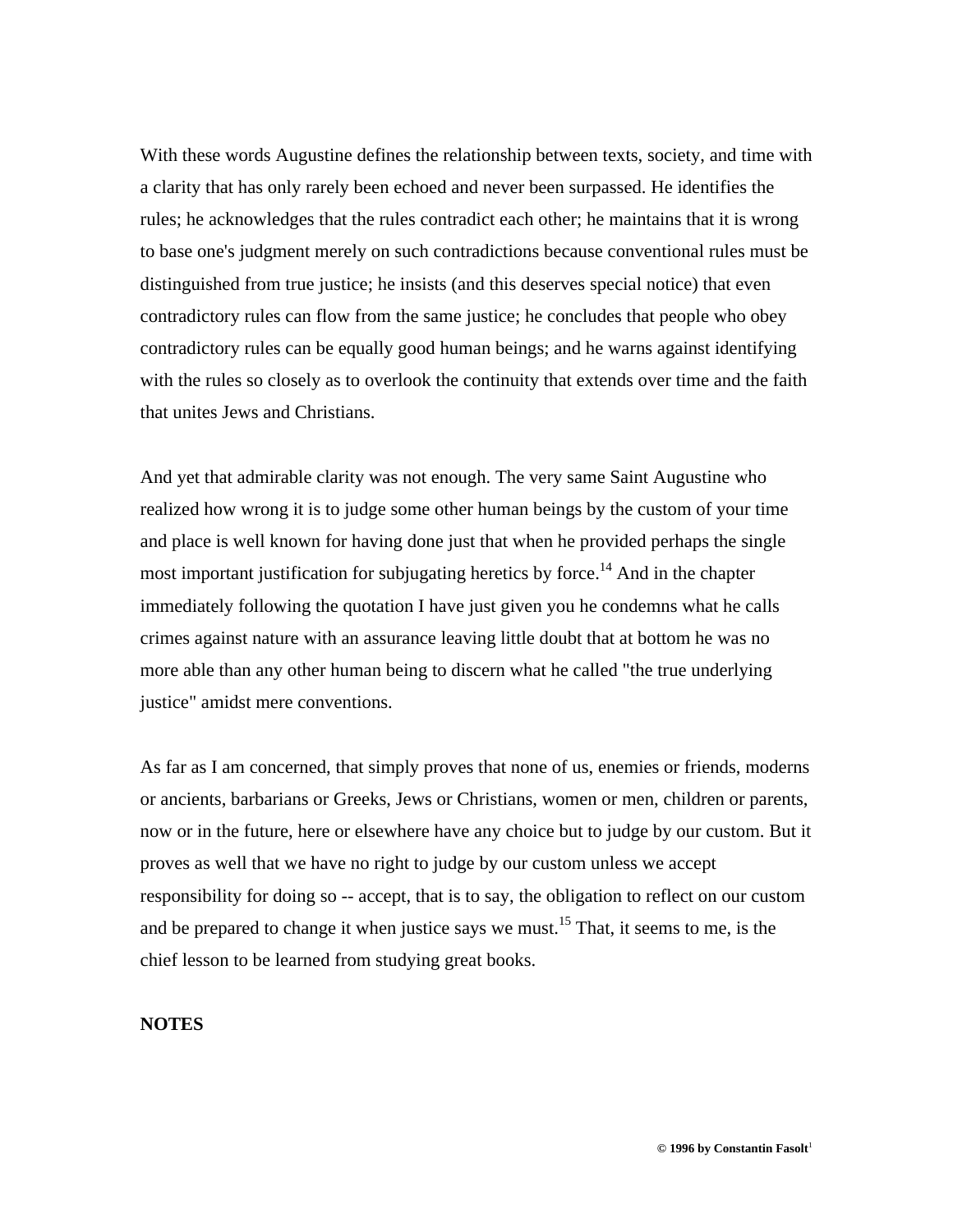1. This is a revised version of a lecture given at the second annual conference of the Association for Core Texts and Courses in Philadelphia in April 1996. I have changed a few phrases and added a few references, but on the whole I thought it best to keep the text as close as possible to the form in which I actually delivered it. I would like to thank Stephen Zelnick and J. Scott Lee for their invitation to speak to ACTC, and the audience for its gracious response. I would especially like to thank Jane Calvert for her help in getting this lecture into shape, and Bob Rosen for suggesting a few felicitous changes.

2. Thomas Babington Macaulay, "Speech on Parliamentary Reform (2 March 1831)," in: Jan Goldstein and John W. Boyer, eds. *Nineteenth-Century Europe: Liberalism and Its Critics*, University of Chicago Readings in Western Civilization, vol. 8 (Chicago: University of Chicago Press, 1988) pp. 41-54, here p. 47. The speech was given during the parliamentary debates leading to the great reform of 1832 by which the electorate of the United Kingdom was increased from less than 500,000 to more than 800,000.

3. There is something bogus about all labels, but especially about labels like "core texts", "great books", "the classics", and so on. After all, if there is anything that typifies "great books", it is that they are original, and they could hardly be original if they were all alike. Labeling them, however, even if it refers to a praiseworthy quality such as their "greatness", implies that in fact they are all alike. Labeling thus is just about the greatest injustice one can do them. It is strange to see how regularly some of their most outspoken partisans do not hesitate to inflict upon them an indignity so contrary to their spirit.

4. Thus George Will, Newsweek, April 1, 1996, p. 78. Given the date of publication, one might suspect an April fool's joke, were George Will not so unlikely to make light of baseball. It is a more serious question whether the origin of the rules of baseball really can be so closely identified with a specific person, time, and place. On that, see note 6 below.

5. In the original version of this lecture, I wrote "sixth-inning stretches." As I was writing, I wondered, were the stretches sixth-inning or seventh-inning? I couldn't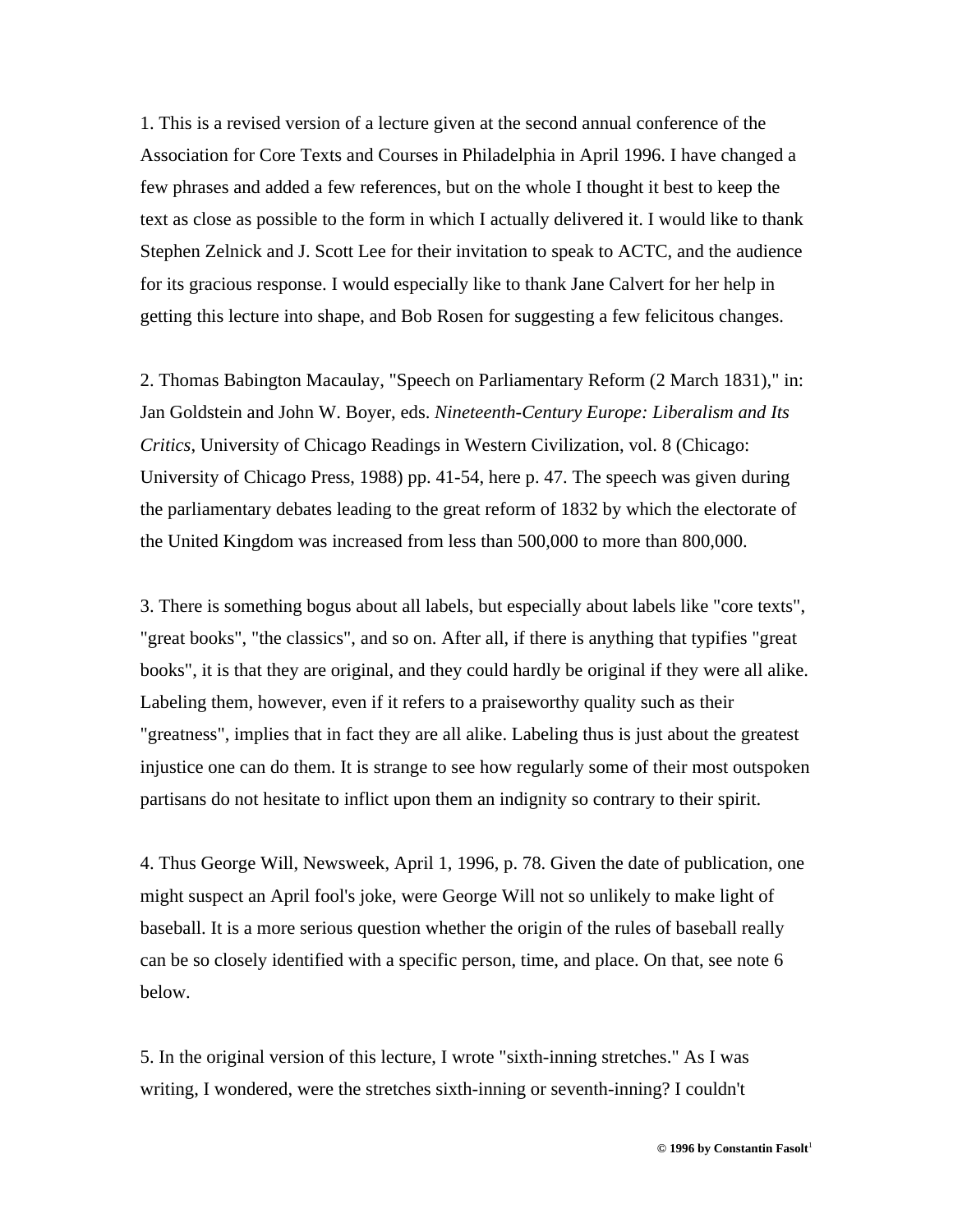remember. I was tired. My reference works failed miserably. Never mind. The audience would spot the mistake, if there was one, and point it out to this naturalized immigrant still only barely conversant with such elementary facts of life, and the immigrant would then be able to use his ignorance as grist for the mills of his lecture. The audience did spot the mistake, as I found out later on, but correct it they did not. I had not reckoned with American politeness. One little example of confusion over rules.

6. Actually the difference between baseball and society is hardly as stark as I am making it out to be. The rules of baseball have changed over time, and at least in part they have changed as a result of players' changing practices. Again, as noted above, the origin of the rules of baseball is not nearly as clear as we may think. And who knows, perhaps you can even be born a batter. The difference between baseball and society might thus be a matter of degree after all, not a matter of principle. For the sake of clarity I decided not to pursue this question here. But it is worth stressing that the clarity is deceptive, which is to say: logically sound, but historically misleading.

7. See, respectively, Plato, *Republic*, 457c-d; Aristotle, *Politics,* 1254a-1255b; Paul's Letter to the Romans, 14:14; Exodus 32:29 (quoted from the New English Bible, Oxford Study edition).

8. They are even more shocked when they read what Heloise, by common consent one of the most deeply learned and highly respected abbesses of twelfth-century Europe, wrote to Abbot Abelard about love and marriage: "God is my witness that if Augustus, Emperor of the whole world, thought fit to honour me with marriage and conferred all the earth on me to possess for ever, it would be dearer and more honourable to me to be called not his Empress but your whore." See "Letter of Heloise to Abelard (1130s)," in: Julius Kirshner and Karl F. Morrison, eds. *Medieval Europe*, University of Chicago Readings in Western Civilization, vol. 4 (Chicago: University of Chicago Press, 1986), pp. 219-22, here p. 220. Examples are easy to multiply.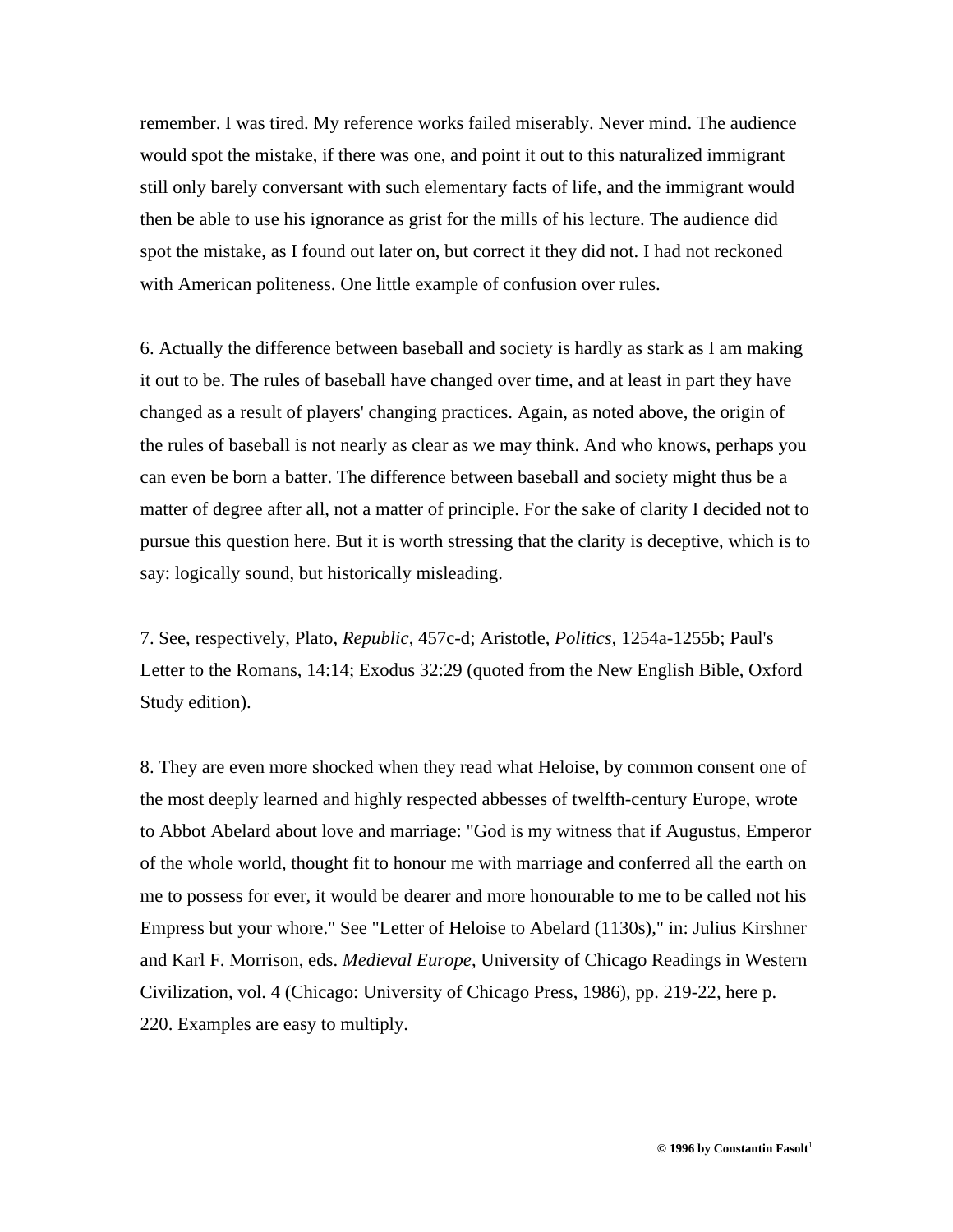9. Aristotle, *Politics*, 1276b-1277b. Admittedly that statement is too simple to capture the complexity of Aristotle's analysis, especially since it seems to me that Aristotle waffled.

10. I am quoting a statement by one of my students, who was exceptional only in the clarity with which he proffered one of the common justifications for reading great books, not in the naiveté of his belief.

11. I am well aware that the example of China may be invoked as evidence that the study of classics can foster the long-term stability of a society. I am no expert on China, but I would venture the following points in response. First, the notion that China did not change over time is surely a myth. Having studied similar myths in other areas of the world, I would be more than surprised if China did not change far more deeply, rapidly, and frequently than the myth allows. Here, too, the question is not about change per se, but about the pace and amplitude of change. Perhaps it could even be argued that the pace of change in China is really not at all slower than that of Europe. Second, assuming that there is a real difference in the pace of change between China and Europe, I wonder if Chinese classics were mastered in the same way in China as European classics were in Europe. Perhaps a case can be made that they were not. If I were to try and make it, I would look at the role of alphabetic writing, the grammatical structure of subject and predicate, the binary logic that is associated with such predication, and the social function of the learned classes that made the study of the classics their special endeavor as clues for the reasons why Europeans, over and over again in their history, broke with the very textual tradition on whose mastery they insisted, while the Chinese (apparently) did not. China and Europe may both have had canons of classic texts. But did they use them the same way? I doubt it.

12. Unless, perchance, they find reverence to our ancestors objectionable in principle, on the grounds that such reverence is irrational and indecent by definition, regardless of whether it is paid by men, women, or children.